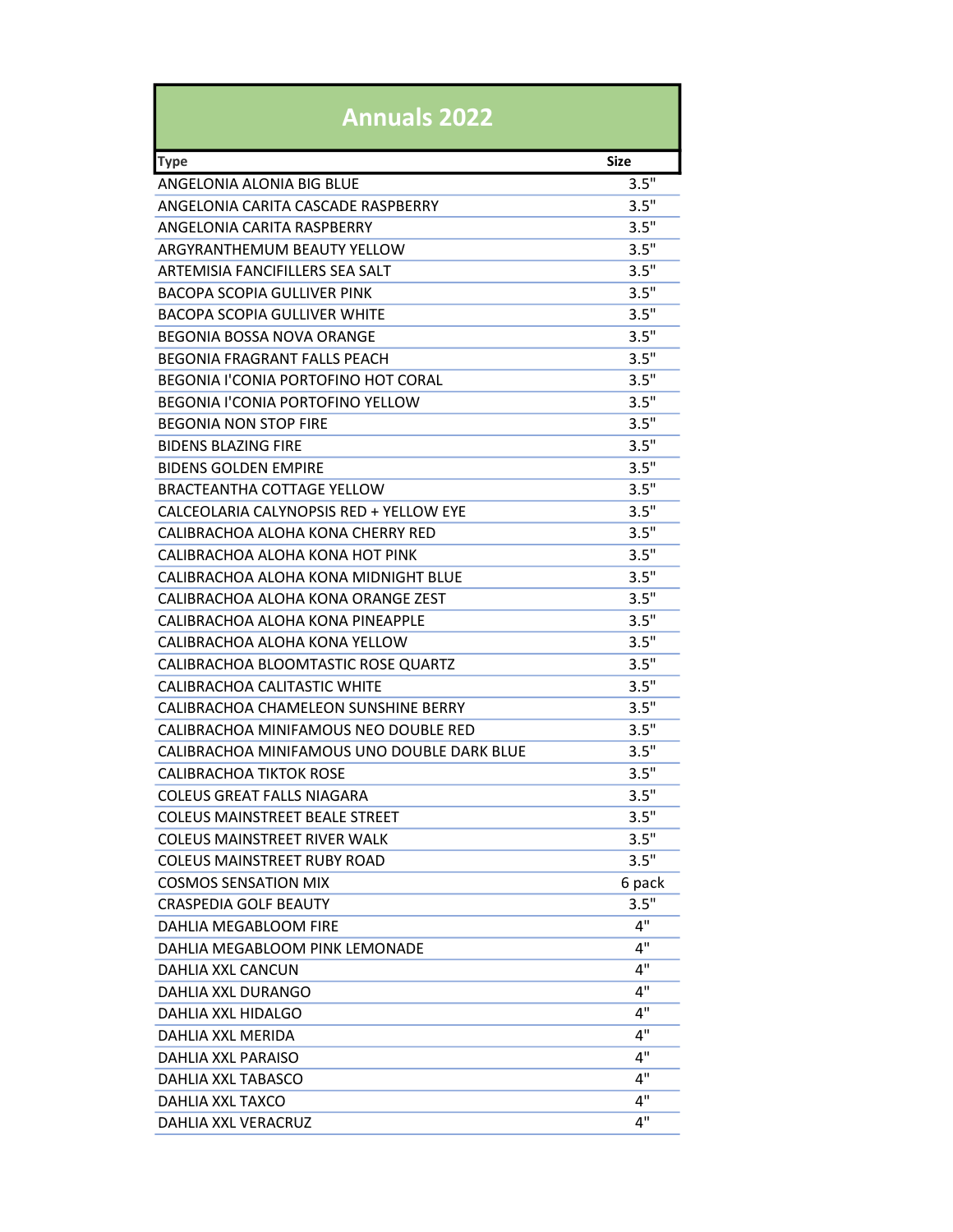| DIASCIA BARBERAE TRINITY SUNSET                 | 3.5"     |
|-------------------------------------------------|----------|
| DICHONDRA SILVER FALLS                          | 3.5"     |
| DIPLADENIA MADINIA DEEP RED                     | 3.5"     |
| DRACAFNA GRFFN                                  | 3.5"     |
| DRACAENA MARGINATA COLORAMA                     | 3.5"     |
| EUPHORBIA STAR DUST WHITE FLASH                 | 3.5"     |
| <b>FUCHSIA CORABELLS DARK EYES</b>              | 3.5"     |
| <b>FUCHSIA FIRECRACKER VARIEGATED</b>           | 3.5"     |
| <b>FUCHSIA SOUTHGATE</b>                        | 3.5"     |
| GERANIUM BROCADE WILHELM LANGGUTH               | 1 Gallon |
| <b>GERANIUM IVY IVY LEAGUE BURGUNDY BICOLOR</b> | 1 Gallon |
| <b>GERANIUM IVY IVY LEAGUE CHERRY BLOSSOM</b>   | 1 Gallon |
| <b>GERANIUM ZONAL PATRIOT ORANGE</b>            | 1 Gallon |
| <b>GERANIUM ZONAL ROCKY MOUNTAIN DARK RED</b>   | 1 Gallon |
| <b>GERANIUM ZONAL ROCKY MOUNTAIN VIOLET</b>     | 1 Gallon |
| GOMPHRENA PINBALL PURPLE                        | 3.5"     |
| HEDERA HELIX ALGERIAN GREEN                     | 3.5"     |
| <b>HEDERA HELIX GLACIER</b>                     | 3.5"     |
| <b>HELICHRYSUM LICORICE SILVER</b>              | 3.5"     |
| <b>HELICHRYSUM SPLASH LICORICE</b>              | 3.5"     |
| <b>HELIOTROPE MARINE</b>                        | 3.5"     |
| <b>HYPOESTES SPLASH MIX</b>                     | 3.5"     |
| <b>IPOMOEA SIDEKICK BLACK HEART</b>             | 3.5"     |
| <b>IPOMOEA SIDEKICK HEART LIME</b>              | 3.5"     |
| LANTANA HAVANA GOLD                             | 3.5"     |
| LANTANA HAVANA PINK SKY                         | 3.5"     |
| <b>LANTANA HOT BLOODED</b>                      | 3.5"     |
| LOBELIA TECHNO DARK BLUE                        | 3.5"     |
| <b>LOBELIA TECHNO WHITE</b>                     | 3.5"     |
| LOBULARIA LAVENDER STREAM                       | 3.5"     |
| <b>LOBULARIA STREAM SILVER</b>                  | 3.5"     |
| LYSIMACHIA NUMMULARIA GOLDILOCKS                | 3.5"     |
| MARIGOLD DURANGO OUTBACK MIX                    | 6 pack   |
| MUEHLENBECKIA COMPLEXA WIRE VINE                | 3.5"     |
| NASTURTIUM ALASKA MIX                           | 6 pack   |
| NEMESIA NESIA BURGUNDY                          | 3.5"     |
| NEMESIA NESIA DARK BLUE                         | 3.5"     |
| NEMESIA NESIA SUNSHINE                          | 3.5"     |
| OSTEOSPERMUM MARGARITA ORANGE FLARE             | 3.5"     |
| OSTEOSPERMUM TRADEWINDS DEEP PURPLE             | 3.5"     |
| OSTEOSPERMUM TRADEWINDS SUNSET                  | 3.5"     |
| OSTEOSPERMUM TRADEWINDS WHITE IMPROVED          | 3.5"     |
| PANSY COOL WAVE MIX                             | 4 pack   |
| PANSY DELTA PREMIUM BLUE W/BLOTCH               | 4 pack   |
| PANSY DELTA PREMIUM GOLD W/BLOTCH               | 4 pack   |
| PANSY DELTA PREMIUM MIX                         | 4 pack   |
|                                                 |          |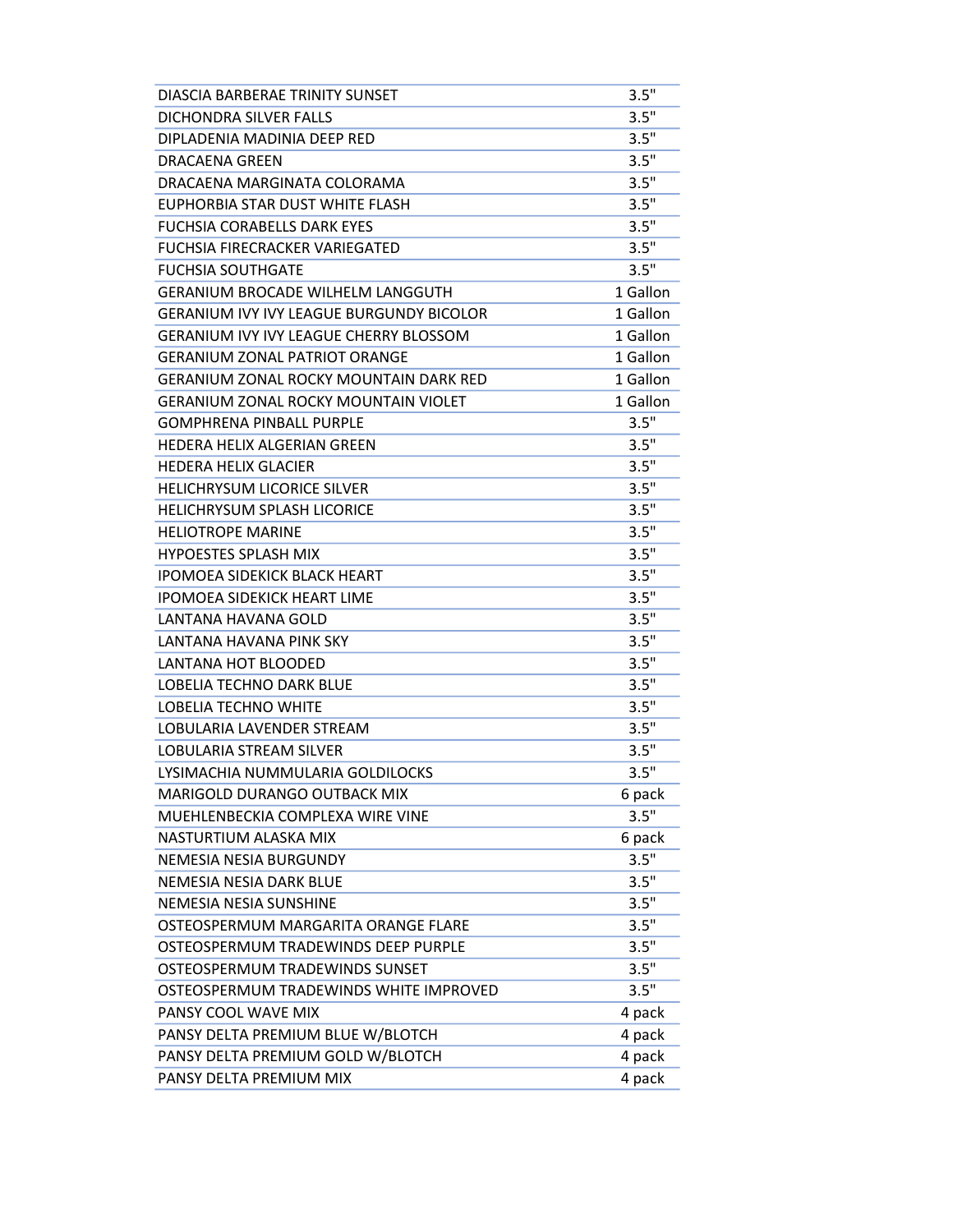| PETCHOA SUPERCAL BLUE                      | 3.5"   |
|--------------------------------------------|--------|
| PETCHOA SUPERCAL PREMIUM PURPLE DAWN       | 3.5"   |
| PETCHOA SUPERCAL PREMIUM SUNRAY PINK       | 3.5"   |
| PETCHOA SUPERCAL PREMIUM SUNSET ORANGE     | 3.5"   |
| PETCHOA SUPERCAL ROYAL RED                 | 3.5"   |
| PETUNIA CRAZYTUNIA MOONSTRUCK              | 3.5"   |
| PETUNIA CRAZYTUNIA TIKI TORCH              | 3.5"   |
| PETUNIA DEKKO BANANA                       | 3.5"   |
| PETUNIA DEKKO WHITE                        | 3.5"   |
| PETUNIA HEADLINER CRYSTAL SKY              | 3.5"   |
| PETUNIA HEADLINER NIGHT SKY                | 3.5"   |
| PETUNIA HEADLINER PINK SKY                 | 3.5"   |
| PETUNIA HELLS PREMIUM HEAT                 | 3.5"   |
| PETUNIA PINKERBELLE                        | 3.5"   |
| PETUNIA POTUNIA STARFISH                   | 3.5"   |
| PETUNIA RAY BLACK                          | 3.5"   |
| PETUNIA RAY PISTACHIO CREAM                | 3.5"   |
| PETUNIA RAY PURPLE VEIN                    | 3.5"   |
| PETUNIA RAY RED                            | 3.5"   |
| PETUNIA SWEETUNIA FIONA FLASH              | 3.5"   |
| PETUNIA SWEETUNIA MISS MARVEL              | 3.5"   |
| PETUNIA SWEETUNIA SUZIE STORM              | 3.5"   |
| PETUNIA VERANDA COMPACT DOUBLE SUGAR PLUM  | 3.5"   |
| PILEA BABY TEARS                           | 3.5"   |
| PORTULACA DUNA COLORBLAST WATERMELON PUNCH | 3.5"   |
| PORTULACA PAZZAZ NANO FUCHSIA              | 3.5"   |
| PORTULACA PAZZAZ NANO ORANGE               | 3.5"   |
| SALVIA FARINACEA VELOCITY BLUE             | 3.5"   |
| SALVIA OFFICINALIS PURPLE                  | 3.5"   |
| SAI VIA SPI FNDENS SAUCY RED               | 3.5"   |
| SCAEVOLA SURDIVA BLUE VIOLET               | 3.5"   |
| SCAEVOLA SURDIVA FASHION PINK              | 3.5"   |
| SUCCULENT COMBO BEACH HOUSE MIX            | 3.5"   |
| SUCCULENT COMBO CORAL REEF                 | 3.5"   |
| SUNPATIENS COMPACT ELECTRIC ORANGE         | 3.5"   |
| <b>SUNPATIENS COMPACT PURPLE</b>           | 3.5"   |
| SUNPATIENS COMPACT ROYAL MAGENTA           | 3.5"   |
| <b>SUNPATIENS COMPACT WHITE</b>            | 3.5"   |
| <b>THUNBERGIA LEMON</b>                    | 3.5"   |
| THUNBERGIA SUNNY SUSY GLOW                 | 3.5"   |
| <b>VERBENA CLOUD</b>                       | 3.5"   |
| VERBENA EMPRESS FLAIR BURGUNDY             | 3.5"   |
| <b>VERBENA EMPRESS FLAIR VIOLET BLUE</b>   | 3.5"   |
| <b>VERBENA LANAI RED</b>                   | 3.5"   |
| <b>VERBENA LASCAR MANGO ORANGE</b>         | 3.5"   |
| <b>VINCA MAJOR HIGH COLOR</b>              | 3.5"   |
| <b>VINCA MAJOR VARIEGATED</b>              | 3.5"   |
| ZINNIA, OKLAHOMA FORMULA MIX IMPROVED      | 6 pack |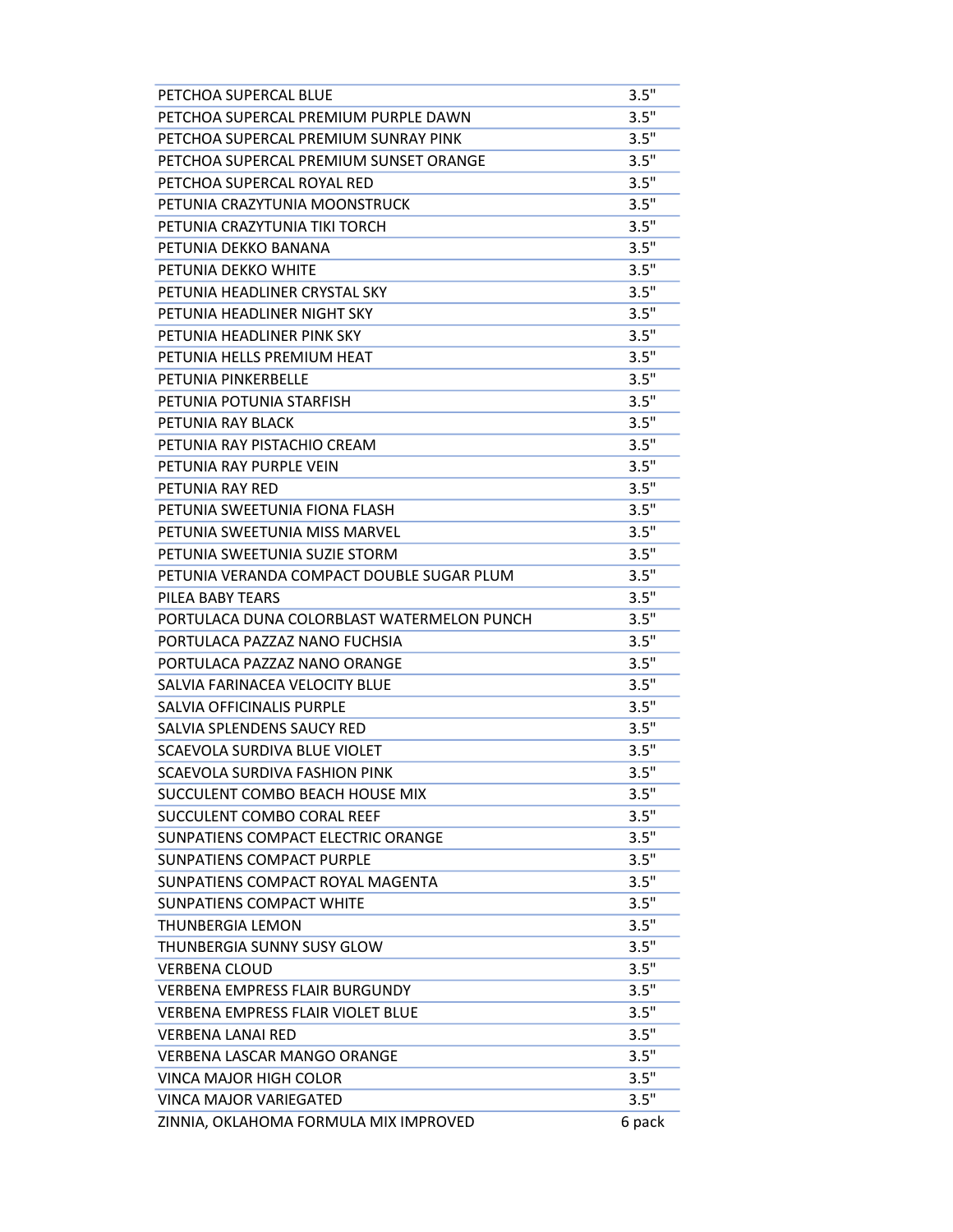## Hanging Basket & Porch Pot Combinations

| CONFETTI GDN DUO GRANDE FUCHSIA                   | HB/PP |
|---------------------------------------------------|-------|
| CONFETTI GDN DUO MARVELOUS ORCHID                 | HB/PP |
| CONFETTI GDN TRIO ALOHA KONA HAWAIIAN PINK FUSION | HB/PP |
| CONFETTI GDN TRIO ALOHA KONA HAWAIIAN SUMMER      | HB/PP |
| CONFETTI GDN TRIO ALOHA NANI HAWAIIAN PIXI STIX   | HB/PP |
| CONFETTI GDN TRIO ANGELART BERRY BLEND            | HB/PP |
| CONFETTI GDN TRIO BAHIA COCONUT COAST             | HB/PP |
| CONFETTI GDN TRIO CUPCAKES CUPCAKE PARTY          | HB/PP |
| CONFETTI GDN TRIO FALL FANDANGO                   | HB/PP |
| CONFETTI GDN TRIO MIX ROCKIN' SUNSET IMPROVED     | HB/PP |
| CONFETTI GDN TRIO MIX SPARKLE PURPLE              | HB/PP |
| CONFETTI GDN TRIO MIX SPARKLE RED                 | HB/PP |
| CONFETTI GDN TRIO TONE ON TONE BEL AIR RED        | HB/PP |
| CONFETTI GDN TRIO TONE ON TONE SHOCKING BLUE      | HB/PP |
| CONFETTI GDN TRIO TONE ON TONE SHOCKING STORM     | HB/PP |
| CONFETTI GDN TRIO TONE ON TONE SHOCKING TOUCH     | HB/PP |
| KWIK KOMBO BLUE LIGHTNING MIX IMPROVED            | HB/PP |
| KWIK KOMBO CARITA SUMMER BERRY BLAST MIX          | HB/PP |
| KWIK KOMBO FIRE & ICE MIX                         | HB/PP |
| KWIK KOMBO MAI TAI IMPROVED                       | HB/PP |
| KWIK KOMBO SPRING POP MIX                         | HB/PP |
| TRIXI COMBO LINERS DAISY DANCE                    | HB/PP |
| TRIXI COMBO LINERS DAISY FALLS                    | HB/PP |
| <b>Vegetables &amp; Herbs</b>                     |       |
| ASPARAGUS DENSIFLORUS SPRENGERI                   | 3.5"  |
| <b>BASIL BASILICUM GREEK COLUMNAR</b>             | 3.5"  |
| <b>BASIL, AROMATTO ORG</b>                        | 3.5"  |
| CUCUMBER, COOL CUSTOMER ORG                       | 3.5"  |
| <b>CUCUMBER, MARKETMORE 76 ORG</b>                | 3.5"  |
| <b>CUCUMBER, UNAGI</b>                            | 3.5"  |
| <b>MENTHA CHOCOLATE</b>                           | 3.5"  |
| MINT SPEARMINT                                    | 3.5"  |
| OREGANO GREEK                                     | 3.5"  |
| PEPPER, BANANA GODDESS                            | 3.5"  |
| PEPPER, BELL CLASSIC                              | 3.5"  |
| PEPPER, BELL SWEET SUNRISE                        | 3.5"  |
| PEPPER, CORNITO ROSSO ORG                         | 3.5"  |
| PEPPER, HABANERO HELIOS                           | 3.5"  |
| PEPPER, JALEPENO JALAFUEGO                        | 3.5"  |
| PEPPER, POBLANO BARON                             | 3.5"  |
| PEPPER, SERRANO IMPALA                            | 3.5"  |
| PEPPER, SHISHITO ORG                              | 3.5"  |
| PUMPKIN, GUMDROP PMR                              | 3.5"  |
| PUMPKIN, NEW ENGLAD PIE ORG                       | 3.5"  |
| PUMPKIN, PORCELAIN DOLL                           | 3.5"  |
| PUMPKIN, SPECKLED HOUND                           | 3.5"  |
| PUMPKIN, ROUGE VIF D'ETAMPES                      | 3.5"  |